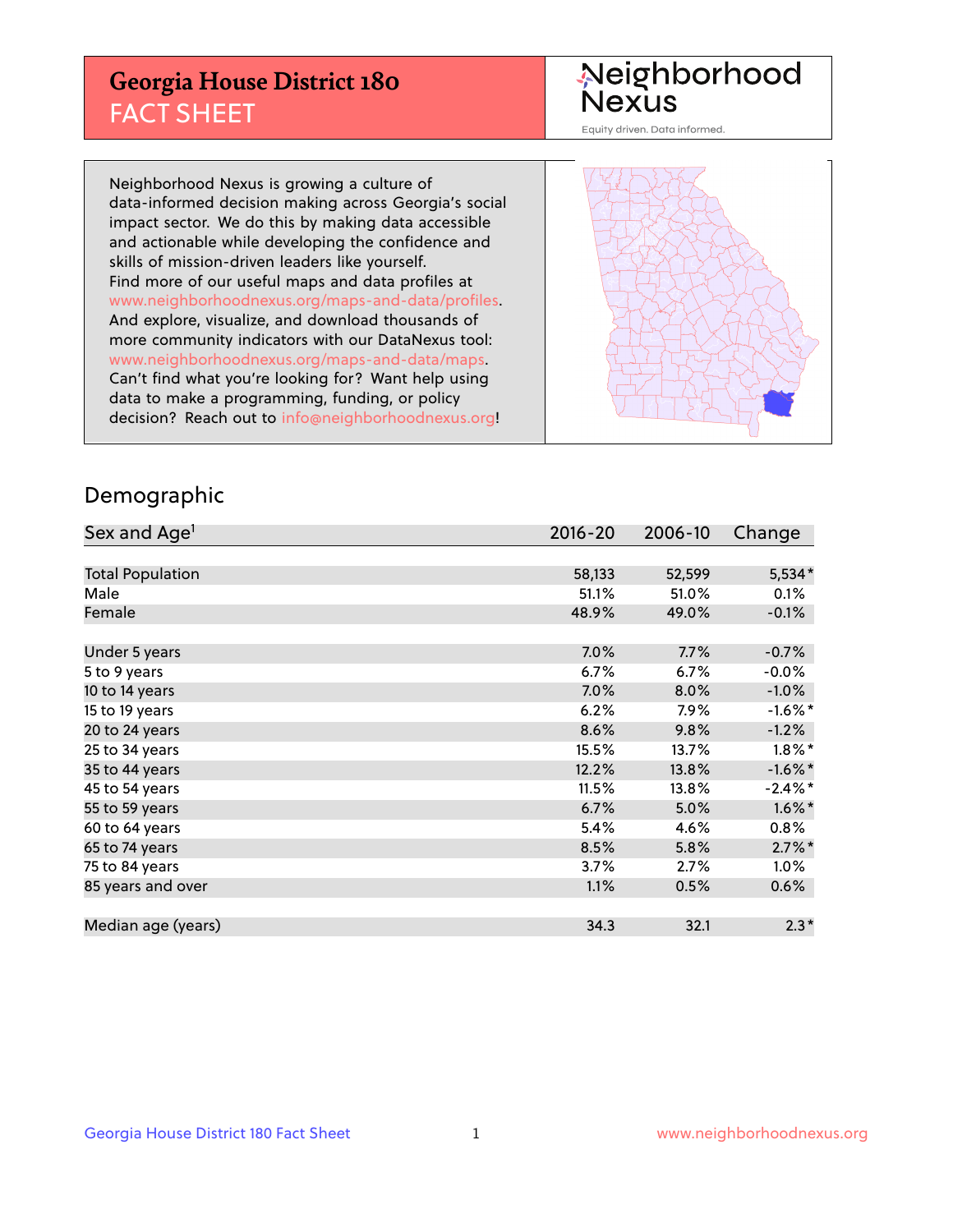## Demographic, continued...

| Race <sup>2</sup>                                            | $2016 - 20$ | 2006-10 | Change     |
|--------------------------------------------------------------|-------------|---------|------------|
| <b>Total population</b>                                      | 58,133      | 52,599  | $5,534*$   |
| One race                                                     | 95.0%       | 97.6%   | $-2.6\%$ * |
| White                                                        | 73.3%       | 75.6%   | $-2.2%$    |
| <b>Black or African American</b>                             | 17.8%       | 19.0%   | $-1.1%$    |
| American Indian and Alaska Native                            | 0.7%        | 0.5%    | 0.2%       |
| Asian                                                        | 1.8%        | 1.5%    | 0.3%       |
| Native Hawaiian and Other Pacific Islander                   | 0.1%        | 0.3%    | $-0.2%$    |
| Some other race                                              | 1.3%        | 0.9%    | 0.4%       |
| Two or more races                                            | 5.0%        | 2.4%    | $2.6\%$ *  |
| Race alone or in combination with other race(s) <sup>3</sup> | $2016 - 20$ | 2006-10 | Change     |
| Total population                                             | 58,133      | 52,599  | 5,534*     |
| White                                                        | 77.6%       | 77.4%   | 0.2%       |
| <b>Black or African American</b>                             | 20.5%       | 20.2%   | 0.3%       |
| American Indian and Alaska Native                            | 1.4%        | 1.2%    | 0.2%       |
| Asian                                                        | 3.1%        | 2.2%    | 0.9%       |
| Native Hawaiian and Other Pacific Islander                   | 0.1%        | 0.6%    | $-0.4%$    |
| Some other race                                              | 2.6%        | 1.2%    | $1.5\%$ *  |
| Hispanic or Latino and Race <sup>4</sup>                     | $2016 - 20$ | 2006-10 | Change     |
| <b>Total population</b>                                      | 58,133      | 52,599  | $5,534*$   |
| Hispanic or Latino (of any race)                             | 6.7%        | 4.8%    | $1.9\%$ *  |
| Not Hispanic or Latino                                       | 93.3%       | 95.2%   | $-1.9%$ *  |
| White alone                                                  | 70.6%       | 72.4%   | $-1.8%$    |
| <b>Black or African American alone</b>                       | 17.5%       | 18.6%   | $-1.1%$    |
| American Indian and Alaska Native alone                      | 0.5%        | 0.5%    | 0.0%       |
| Asian alone                                                  | 1.6%        | 1.4%    | 0.2%       |
| Native Hawaiian and Other Pacific Islander alone             | 0.1%        | 0.1%    | $-0.0%$    |
| Some other race alone                                        | 0.1%        | 0.1%    | $-0.0%$    |
| Two or more races                                            | 2.9%        | 2.1%    | 0.8%       |
| U.S. Citizenship Status <sup>5</sup>                         | $2016 - 20$ | 2006-10 | Change     |
| Foreign-born population                                      | 2,674       | 1,202   | $1,472*$   |
| Naturalized U.S. citizen                                     | 59.4%       | 58.1%   | 1.2%       |
| Not a U.S. citizen                                           | 40.6%       | 41.9%   | $-1.2%$    |
|                                                              |             |         |            |
| Citizen, Voting Age Population <sup>6</sup>                  | $2016 - 20$ | 2006-10 | Change     |
| Citizen, 18 and over population                              | 43,107      | 37,987  | $5,120*$   |
| Male                                                         | 50.9%       | 51.1%   | $-0.2%$    |
| Female                                                       | 49.1%       | 48.9%   | 0.2%       |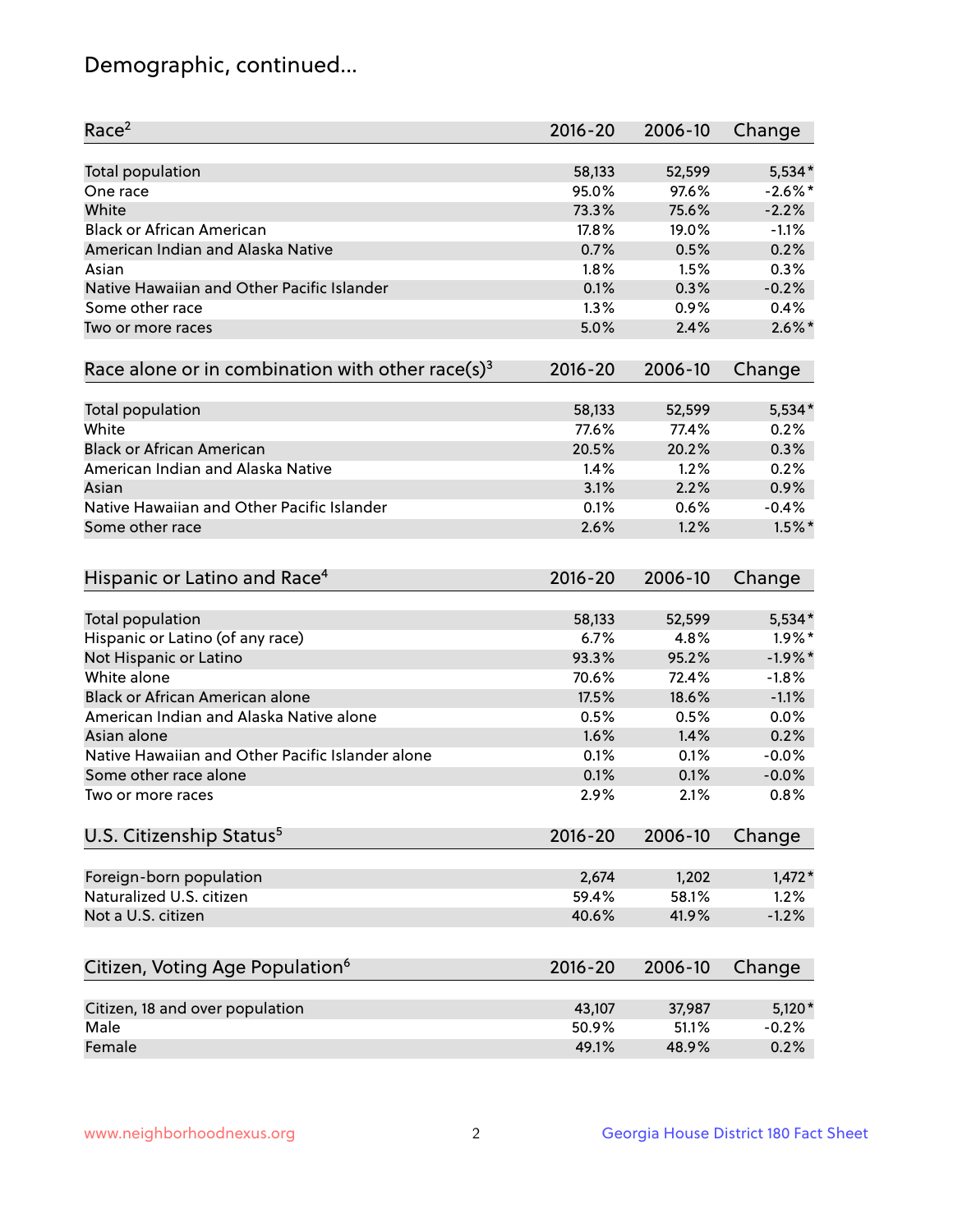#### Economic

| Income <sup>7</sup>                                 | $2016 - 20$ | 2006-10 | Change     |
|-----------------------------------------------------|-------------|---------|------------|
|                                                     |             |         |            |
| All households                                      | 21,429      | 19,135  | $2,294*$   |
| Less than \$10,000                                  | 6.4%        | 8.2%    | $-1.8%$    |
| \$10,000 to \$14,999                                | 3.6%        | 5.9%    | $-2.3%$    |
| \$15,000 to \$24,999                                | 8.5%        | 9.7%    | $-1.2%$    |
| \$25,000 to \$34,999                                | 9.1%        | 9.5%    | $-0.4%$    |
| \$35,000 to \$49,999                                | 14.9%       | 17.0%   | $-2.0%$    |
| \$50,000 to \$74,999                                | 17.4%       | 22.4%   | $-4.9%$ *  |
| \$75,000 to \$99,999                                | 14.4%       | 13.0%   | 1.4%       |
| \$100,000 to \$149,999                              | 17.2%       | 10.0%   | $7.2\%$ *  |
| \$150,000 to \$199,999                              | 5.4%        | 3.3%    | $2.1\%$ *  |
| \$200,000 or more                                   | 3.1%        | 1.1%    | $2.0\%$ *  |
| Median household income (dollars)                   | 61,066      | 49,768  | $11,297*$  |
| Mean household income (dollars)                     | 75,680      | 58,901  | 16,779*    |
| With earnings                                       | 79.4%       | 83.5%   | $-4.1\%$ * |
| Mean earnings (dollars)                             | 72,361      | 56,151  | 16,210*    |
| <b>With Social Security</b>                         | 29.1%       | 23.1%   | $6.1\%$ *  |
| Mean Social Security income (dollars)               | 22,405      | 15,097  | 7,308*     |
| With retirement income                              | 25.5%       | 21.2%   | 4.3%*      |
| Mean retirement income (dollars)                    | 26,682      | 24,037  | 2,646      |
| With Supplemental Security Income                   | $3.7\%$     | $2.6\%$ | 1.1%       |
| Mean Supplemental Security Income (dollars)         | 8,718       | 7,640   | 1,078      |
| With cash public assistance income                  | 1.4%        | 1.6%    | $-0.2%$    |
| Mean cash public assistance income (dollars)        | $\mathbf 0$ | 2,524   | $-2,524$   |
| With Food Stamp/SNAP benefits in the past 12 months | 12.5%       | 8.5%    | 4.0%*      |
|                                                     |             |         |            |
| Families                                            | 15,437      | 13,986  | $1,451*$   |
| Less than \$10,000                                  | 5.8%        | 5.8%    | $0.0\%$    |
| \$10,000 to \$14,999                                | 3.2%        | 3.6%    | $-0.3%$    |
| \$15,000 to \$24,999                                | 6.7%        | 7.6%    | $-0.9%$    |
| \$25,000 to \$34,999                                | 7.7%        | 7.8%    | $-0.1%$    |
| \$35,000 to \$49,999                                | 13.3%       | 16.4%   | $-3.1%$    |
| \$50,000 to \$74,999                                | 17.6%       | 24.5%   | $-6.9\%$ * |
| \$75,000 to \$99,999                                | 14.7%       | 16.7%   | $-2.0%$    |
| \$100,000 to \$149,999                              | 21.1%       | 12.7%   | 8.5%*      |
| \$150,000 to \$199,999                              | 6.1%        | 3.9%    | $2.2\%$ *  |
| \$200,000 or more                                   | 3.9%        | 1.2%    | 2.7%       |
| Median family income (dollars)                      | 68,950      | 59,277  | $9,673*$   |
| Mean family income (dollars)                        | 83,574      | 66,764  | 16,810*    |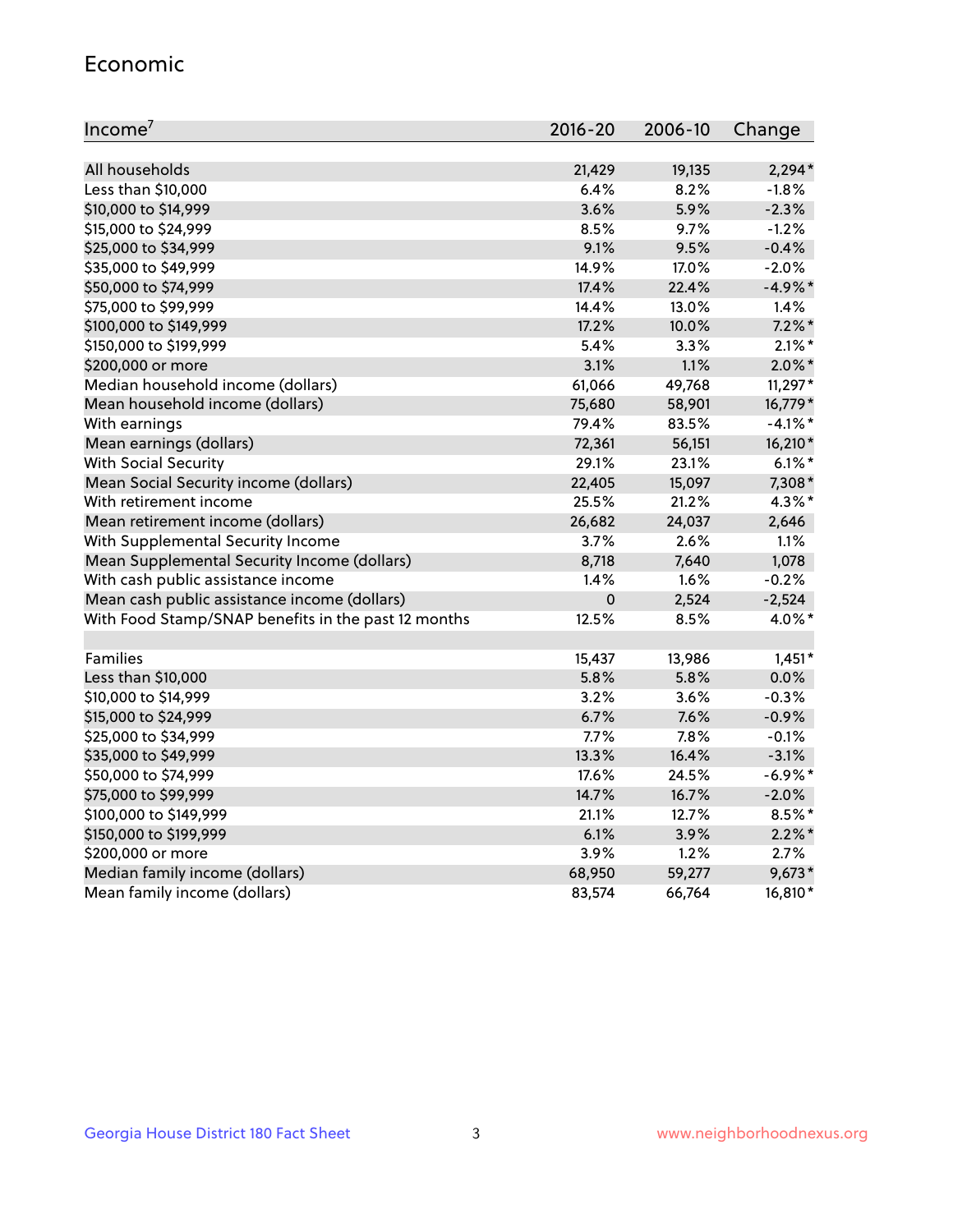## Economic, continued...

| Nonfamily households<br>5,992<br>5,149<br>843*<br>Median nonfamily income (dollars)<br>29,017<br>10,756*<br>39,773<br>Mean nonfamily income (dollars)<br>50,752<br>34,378<br>16,373*<br>Median earnings for workers (dollars)<br>34,014<br>5,390*<br>28,623<br>Median earnings for male full-time, year-round workers<br>42,230<br>8,037*<br>50,266<br>(dollars)<br>5,999*<br>Median earnings for female full-time, year-round workers<br>36,648<br>30,649<br>(dollars)<br>7,675*<br>Per capita income (dollars)<br>29,992<br>22,317<br>Families and People Below Poverty Level <sup>9</sup><br>2016-20<br>2006-10<br>Change<br><b>All families</b><br>13.1%<br>12.3%<br>0.8%<br>With related children under 18 years<br>22.5%<br>17.6%<br>4.9%<br>With related children under 5 years only<br>21.0%<br>7.4%<br>28.3%<br>Married couple families<br>5.2%<br>$-1.8%$<br>3.4%<br>With related children under 18 years<br>3.4%<br>6.5%<br>$-3.2%$<br>With related children under 5 years only<br>1.7%<br>9.9%<br>$-8.2%$<br>Families with female householder, no husband present<br>41.5%<br>1.5%<br>42.9%<br>With related children under 18 years<br>58.6%<br>44.8%<br>13.8%*<br>With related children under 5 years only<br>82.7%<br>62.8%<br>19.9%<br>$-0.2%$<br>All people<br>14.7%<br>14.9%<br>Under 18 years<br>4.8%<br>24.7%<br>19.9%<br>Related children under 18 years<br>19.6%<br>4.3%<br>23.9%<br>Related children under 5 years<br>3.7%<br>31.1%<br>27.5%<br>Related children 5 to 17 years<br>21.0%<br>4.5%<br>16.5%<br>18 years and over<br>11.5%<br>13.1%<br>$-1.6%$ | Income, continued <sup>8</sup> | $2016 - 20$ | 2006-10 | Change |
|----------------------------------------------------------------------------------------------------------------------------------------------------------------------------------------------------------------------------------------------------------------------------------------------------------------------------------------------------------------------------------------------------------------------------------------------------------------------------------------------------------------------------------------------------------------------------------------------------------------------------------------------------------------------------------------------------------------------------------------------------------------------------------------------------------------------------------------------------------------------------------------------------------------------------------------------------------------------------------------------------------------------------------------------------------------------------------------------------------------------------------------------------------------------------------------------------------------------------------------------------------------------------------------------------------------------------------------------------------------------------------------------------------------------------------------------------------------------------------------------------------------------------------------------------------------------------------|--------------------------------|-------------|---------|--------|
|                                                                                                                                                                                                                                                                                                                                                                                                                                                                                                                                                                                                                                                                                                                                                                                                                                                                                                                                                                                                                                                                                                                                                                                                                                                                                                                                                                                                                                                                                                                                                                                  |                                |             |         |        |
|                                                                                                                                                                                                                                                                                                                                                                                                                                                                                                                                                                                                                                                                                                                                                                                                                                                                                                                                                                                                                                                                                                                                                                                                                                                                                                                                                                                                                                                                                                                                                                                  |                                |             |         |        |
|                                                                                                                                                                                                                                                                                                                                                                                                                                                                                                                                                                                                                                                                                                                                                                                                                                                                                                                                                                                                                                                                                                                                                                                                                                                                                                                                                                                                                                                                                                                                                                                  |                                |             |         |        |
|                                                                                                                                                                                                                                                                                                                                                                                                                                                                                                                                                                                                                                                                                                                                                                                                                                                                                                                                                                                                                                                                                                                                                                                                                                                                                                                                                                                                                                                                                                                                                                                  |                                |             |         |        |
|                                                                                                                                                                                                                                                                                                                                                                                                                                                                                                                                                                                                                                                                                                                                                                                                                                                                                                                                                                                                                                                                                                                                                                                                                                                                                                                                                                                                                                                                                                                                                                                  |                                |             |         |        |
|                                                                                                                                                                                                                                                                                                                                                                                                                                                                                                                                                                                                                                                                                                                                                                                                                                                                                                                                                                                                                                                                                                                                                                                                                                                                                                                                                                                                                                                                                                                                                                                  |                                |             |         |        |
|                                                                                                                                                                                                                                                                                                                                                                                                                                                                                                                                                                                                                                                                                                                                                                                                                                                                                                                                                                                                                                                                                                                                                                                                                                                                                                                                                                                                                                                                                                                                                                                  |                                |             |         |        |
|                                                                                                                                                                                                                                                                                                                                                                                                                                                                                                                                                                                                                                                                                                                                                                                                                                                                                                                                                                                                                                                                                                                                                                                                                                                                                                                                                                                                                                                                                                                                                                                  |                                |             |         |        |
|                                                                                                                                                                                                                                                                                                                                                                                                                                                                                                                                                                                                                                                                                                                                                                                                                                                                                                                                                                                                                                                                                                                                                                                                                                                                                                                                                                                                                                                                                                                                                                                  |                                |             |         |        |
|                                                                                                                                                                                                                                                                                                                                                                                                                                                                                                                                                                                                                                                                                                                                                                                                                                                                                                                                                                                                                                                                                                                                                                                                                                                                                                                                                                                                                                                                                                                                                                                  |                                |             |         |        |
|                                                                                                                                                                                                                                                                                                                                                                                                                                                                                                                                                                                                                                                                                                                                                                                                                                                                                                                                                                                                                                                                                                                                                                                                                                                                                                                                                                                                                                                                                                                                                                                  |                                |             |         |        |
|                                                                                                                                                                                                                                                                                                                                                                                                                                                                                                                                                                                                                                                                                                                                                                                                                                                                                                                                                                                                                                                                                                                                                                                                                                                                                                                                                                                                                                                                                                                                                                                  |                                |             |         |        |
|                                                                                                                                                                                                                                                                                                                                                                                                                                                                                                                                                                                                                                                                                                                                                                                                                                                                                                                                                                                                                                                                                                                                                                                                                                                                                                                                                                                                                                                                                                                                                                                  |                                |             |         |        |
|                                                                                                                                                                                                                                                                                                                                                                                                                                                                                                                                                                                                                                                                                                                                                                                                                                                                                                                                                                                                                                                                                                                                                                                                                                                                                                                                                                                                                                                                                                                                                                                  |                                |             |         |        |
|                                                                                                                                                                                                                                                                                                                                                                                                                                                                                                                                                                                                                                                                                                                                                                                                                                                                                                                                                                                                                                                                                                                                                                                                                                                                                                                                                                                                                                                                                                                                                                                  |                                |             |         |        |
|                                                                                                                                                                                                                                                                                                                                                                                                                                                                                                                                                                                                                                                                                                                                                                                                                                                                                                                                                                                                                                                                                                                                                                                                                                                                                                                                                                                                                                                                                                                                                                                  |                                |             |         |        |
|                                                                                                                                                                                                                                                                                                                                                                                                                                                                                                                                                                                                                                                                                                                                                                                                                                                                                                                                                                                                                                                                                                                                                                                                                                                                                                                                                                                                                                                                                                                                                                                  |                                |             |         |        |
|                                                                                                                                                                                                                                                                                                                                                                                                                                                                                                                                                                                                                                                                                                                                                                                                                                                                                                                                                                                                                                                                                                                                                                                                                                                                                                                                                                                                                                                                                                                                                                                  |                                |             |         |        |
|                                                                                                                                                                                                                                                                                                                                                                                                                                                                                                                                                                                                                                                                                                                                                                                                                                                                                                                                                                                                                                                                                                                                                                                                                                                                                                                                                                                                                                                                                                                                                                                  |                                |             |         |        |
|                                                                                                                                                                                                                                                                                                                                                                                                                                                                                                                                                                                                                                                                                                                                                                                                                                                                                                                                                                                                                                                                                                                                                                                                                                                                                                                                                                                                                                                                                                                                                                                  |                                |             |         |        |
|                                                                                                                                                                                                                                                                                                                                                                                                                                                                                                                                                                                                                                                                                                                                                                                                                                                                                                                                                                                                                                                                                                                                                                                                                                                                                                                                                                                                                                                                                                                                                                                  |                                |             |         |        |
|                                                                                                                                                                                                                                                                                                                                                                                                                                                                                                                                                                                                                                                                                                                                                                                                                                                                                                                                                                                                                                                                                                                                                                                                                                                                                                                                                                                                                                                                                                                                                                                  |                                |             |         |        |
|                                                                                                                                                                                                                                                                                                                                                                                                                                                                                                                                                                                                                                                                                                                                                                                                                                                                                                                                                                                                                                                                                                                                                                                                                                                                                                                                                                                                                                                                                                                                                                                  |                                |             |         |        |
|                                                                                                                                                                                                                                                                                                                                                                                                                                                                                                                                                                                                                                                                                                                                                                                                                                                                                                                                                                                                                                                                                                                                                                                                                                                                                                                                                                                                                                                                                                                                                                                  |                                |             |         |        |
|                                                                                                                                                                                                                                                                                                                                                                                                                                                                                                                                                                                                                                                                                                                                                                                                                                                                                                                                                                                                                                                                                                                                                                                                                                                                                                                                                                                                                                                                                                                                                                                  |                                |             |         |        |
|                                                                                                                                                                                                                                                                                                                                                                                                                                                                                                                                                                                                                                                                                                                                                                                                                                                                                                                                                                                                                                                                                                                                                                                                                                                                                                                                                                                                                                                                                                                                                                                  |                                |             |         |        |
|                                                                                                                                                                                                                                                                                                                                                                                                                                                                                                                                                                                                                                                                                                                                                                                                                                                                                                                                                                                                                                                                                                                                                                                                                                                                                                                                                                                                                                                                                                                                                                                  |                                |             |         |        |
| 18 to 64 years<br>12.1%<br>12.8%<br>$-0.7%$                                                                                                                                                                                                                                                                                                                                                                                                                                                                                                                                                                                                                                                                                                                                                                                                                                                                                                                                                                                                                                                                                                                                                                                                                                                                                                                                                                                                                                                                                                                                      |                                |             |         |        |
| 65 years and over<br>8.6%<br>$-6.2%$<br>14.8%                                                                                                                                                                                                                                                                                                                                                                                                                                                                                                                                                                                                                                                                                                                                                                                                                                                                                                                                                                                                                                                                                                                                                                                                                                                                                                                                                                                                                                                                                                                                    |                                |             |         |        |
| People in families<br>13.5%<br>0.6%<br>12.8%                                                                                                                                                                                                                                                                                                                                                                                                                                                                                                                                                                                                                                                                                                                                                                                                                                                                                                                                                                                                                                                                                                                                                                                                                                                                                                                                                                                                                                                                                                                                     |                                |             |         |        |
| Unrelated individuals 15 years and over                                                                                                                                                                                                                                                                                                                                                                                                                                                                                                                                                                                                                                                                                                                                                                                                                                                                                                                                                                                                                                                                                                                                                                                                                                                                                                                                                                                                                                                                                                                                          |                                |             |         |        |
| 21.7%<br>27.7%<br>$-6.1%$                                                                                                                                                                                                                                                                                                                                                                                                                                                                                                                                                                                                                                                                                                                                                                                                                                                                                                                                                                                                                                                                                                                                                                                                                                                                                                                                                                                                                                                                                                                                                        |                                |             |         |        |
| Non-Hispanic white people<br>9.8%<br>10.9%<br>$-1.1%$                                                                                                                                                                                                                                                                                                                                                                                                                                                                                                                                                                                                                                                                                                                                                                                                                                                                                                                                                                                                                                                                                                                                                                                                                                                                                                                                                                                                                                                                                                                            |                                |             |         |        |
| Black or African-American people<br>29.4%<br>3.5%<br>32.9%                                                                                                                                                                                                                                                                                                                                                                                                                                                                                                                                                                                                                                                                                                                                                                                                                                                                                                                                                                                                                                                                                                                                                                                                                                                                                                                                                                                                                                                                                                                       |                                |             |         |        |
| $-5.8%$<br>Asian people<br>6.6%<br>12.4%                                                                                                                                                                                                                                                                                                                                                                                                                                                                                                                                                                                                                                                                                                                                                                                                                                                                                                                                                                                                                                                                                                                                                                                                                                                                                                                                                                                                                                                                                                                                         |                                |             |         |        |
| Hispanic or Latino people<br>10.8%<br>16.2%<br>$-5.4%$                                                                                                                                                                                                                                                                                                                                                                                                                                                                                                                                                                                                                                                                                                                                                                                                                                                                                                                                                                                                                                                                                                                                                                                                                                                                                                                                                                                                                                                                                                                           |                                |             |         |        |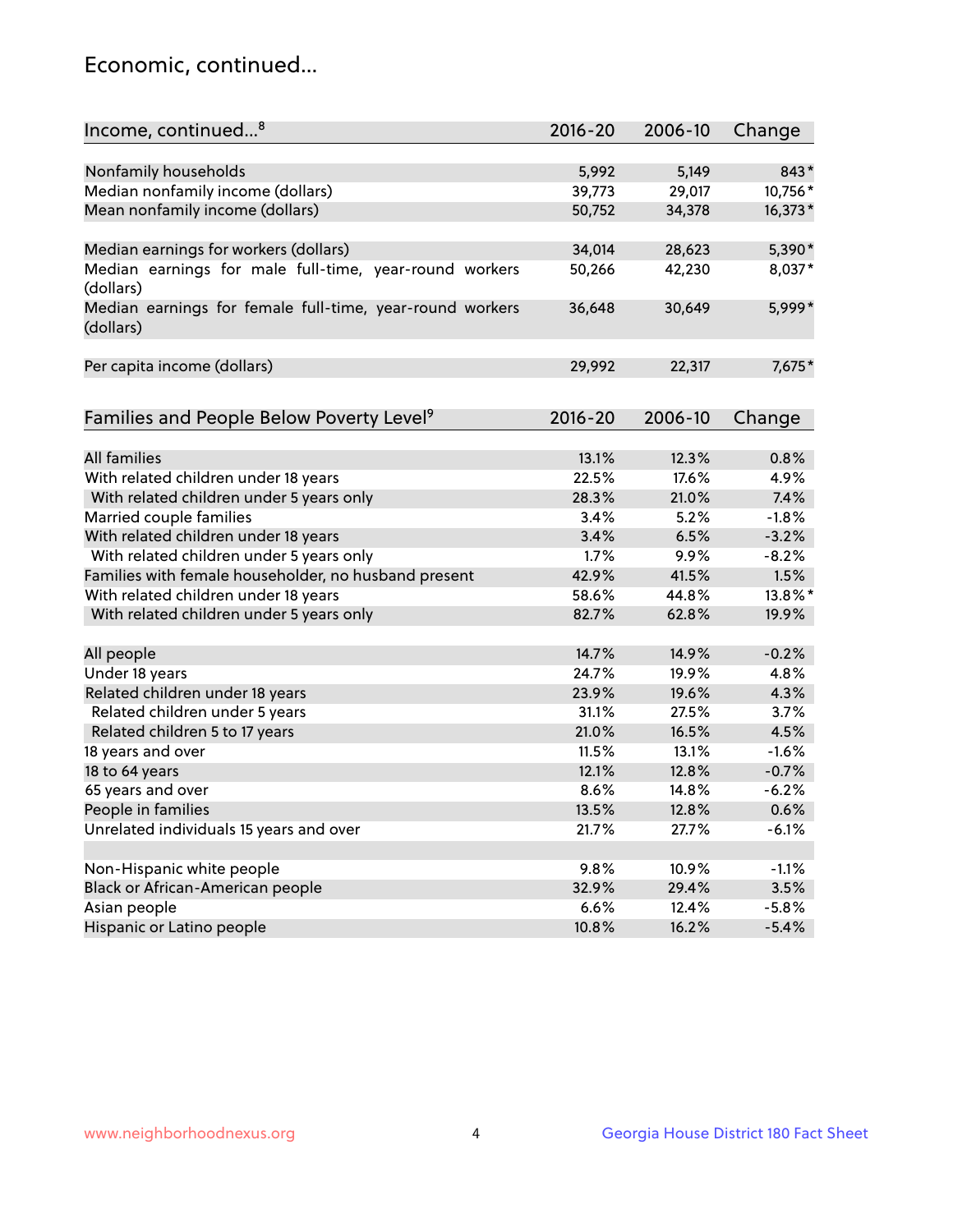## Employment

| Employment Status <sup>10</sup>                                             | $2016 - 20$ | 2006-10 | Change    |
|-----------------------------------------------------------------------------|-------------|---------|-----------|
|                                                                             |             |         |           |
| Population 16 years and over                                                | 45,450      | 40,005  | $5,444*$  |
| In labor force                                                              | 63.8%       | 68.0%   | $-4.2%$   |
| Civilian labor force                                                        | 55.2%       | 59.4%   | $-4.2%$   |
| Employed                                                                    | 51.6%       | 53.9%   | $-2.3%$   |
| Unemployed                                                                  | 3.6%        | 5.5%    | $-1.9%$   |
| <b>Armed Forces</b>                                                         | 8.6%        | 8.6%    | $-0.0%$   |
| Not in labor force                                                          | 36.2%       | 32.0%   | 4.2%      |
|                                                                             |             |         |           |
| Civilian labor force                                                        | 25,098      | 23,762  | 1,336     |
| <b>Unemployment Rate</b>                                                    | 6.5%        | 9.3%    | $-2.8%$   |
| Females 16 years and over                                                   | 22,298      | 19,692  | 2,605*    |
| In labor force                                                              | 54.5%       | 59.7%   | $-5.3%$   |
| Civilian labor force                                                        | 53.7%       | 59.1%   | $-5.4%$   |
| Employed                                                                    | 50.5%       | 53.1%   | $-2.6%$   |
|                                                                             |             |         |           |
| Own children of the householder under 6 years                               | 4,390       | 4,576   | $-187$    |
| All parents in family in labor force                                        | 46.4%       | 49.6%   | $-3.2%$   |
|                                                                             |             |         |           |
| Own children of the householder 6 to 17 years                               | 8,744       | 8,740   | 3         |
| All parents in family in labor force                                        | 65.1%       | 72.3%   | $-7.1%$   |
|                                                                             |             |         |           |
| Industry <sup>11</sup>                                                      | $2016 - 20$ | 2006-10 | Change    |
|                                                                             |             |         |           |
| Civilian employed population 16 years and over                              | 23,471      | 21,561  | 1,910     |
| Agriculture, forestry, fishing and hunting, and mining                      | 1.3%        | 1.0%    | 0.3%      |
| Construction                                                                | 6.5%        | 8.1%    | $-1.7%$   |
| Manufacturing                                                               | 8.7%        | 8.3%    | 0.5%      |
| Wholesale trade                                                             | 2.2%        | 2.7%    | $-0.6%$   |
| Retail trade                                                                | 14.2%       | 12.9%   | 1.3%      |
| Transportation and warehousing, and utilities                               | 5.9%        | 5.9%    | 0.1%      |
| Information                                                                 | 2.5%        | 1.4%    | 1.1%      |
| Finance and insurance, and real estate and rental and leasing               | 4.5%        | 4.2%    | 0.3%      |
| Professional, scientific, and management, and administrative                | $9.0\%$     | 9.6%    | $-0.5%$   |
| and waste management services                                               |             |         |           |
| Educational services, and health care and social assistance                 | 21.1%       | 18.1%   | $2.9\%$ * |
| Arts, entertainment, and recreation, and accommodation and<br>food services | 9.8%        | 11.0%   | $-1.2%$   |
| Other services, except public administration                                | 3.1%        | 3.7%    | $-0.6%$   |
| Public administration                                                       | 11.3%       | 13.1%   | $-1.8%$   |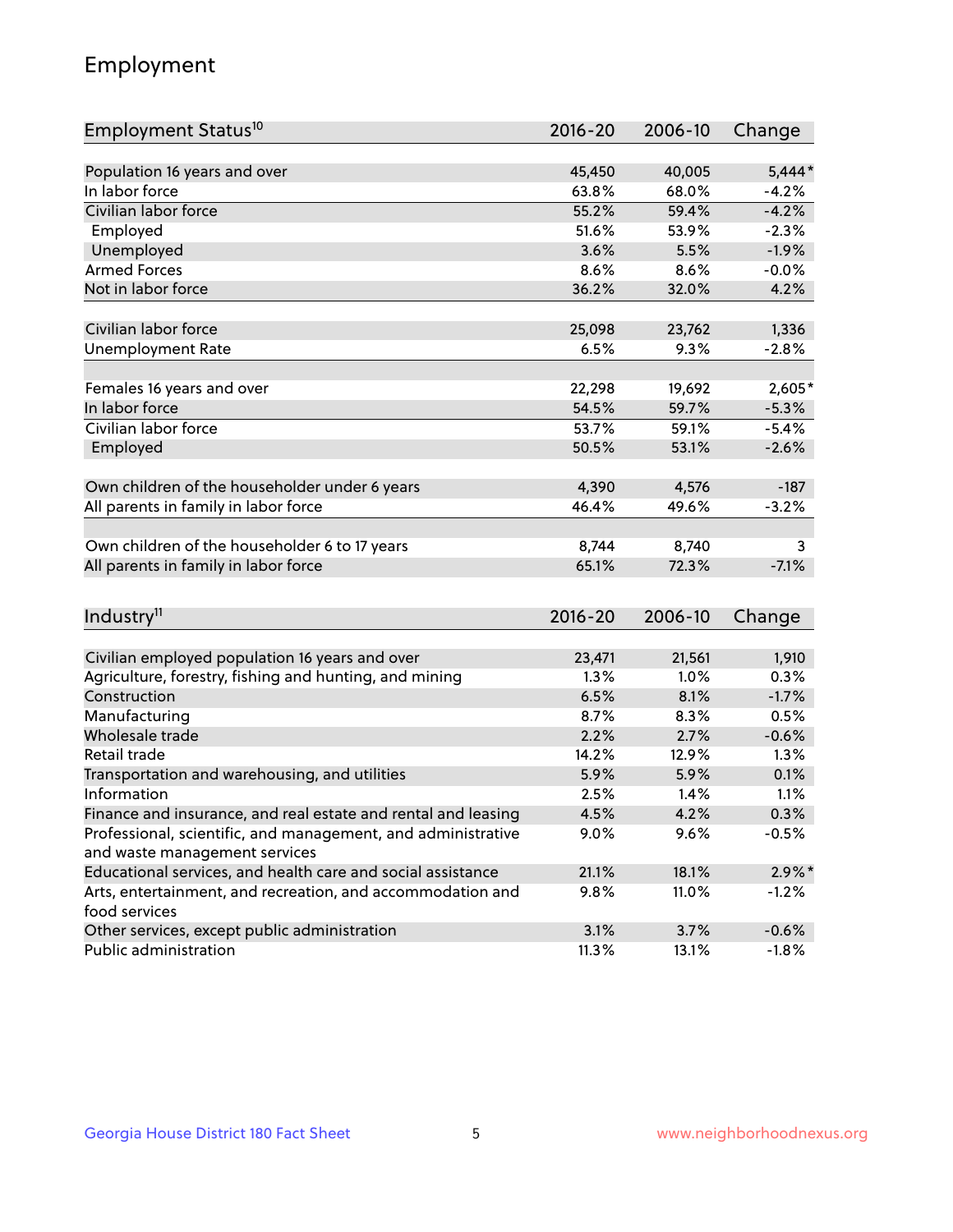## Employment, continued...

| Occupation <sup>12</sup>                                    | $2016 - 20$ | 2006-10 | Change     |
|-------------------------------------------------------------|-------------|---------|------------|
| Civilian employed population 16 years and over              | 23,471      | 21,561  | 1,910      |
| Management, business, science, and arts occupations         | 33.9%       | 28.3%   | $5.6\%$ *  |
| Service occupations                                         | 16.2%       | 19.8%   | $-3.6\%$ * |
| Sales and office occupations                                | 23.1%       | 26.5%   | $-3.3\%$ * |
| and<br>Natural<br>maintenance                               | 11.5%       | 13.2%   | $-1.7%$    |
| resources,<br>construction,<br>occupations                  |             |         |            |
| Production, transportation, and material moving occupations | 15.3%       | 12.2%   | $3.1\%$ *  |
| Class of Worker <sup>13</sup>                               | $2016 - 20$ | 2006-10 | Change     |
|                                                             |             |         |            |
| Civilian employed population 16 years and over              | 23,471      | 21,561  | 1,910      |
| Private wage and salary workers                             | 70.3%       | 68.7%   | 1.7%       |
| Government workers                                          | 24.1%       | 25.6%   | $-1.5%$    |
| Self-employed in own not incorporated business workers      | 5.3%        | 5.6%    | $-0.3%$    |
| Unpaid family workers                                       | 0.3%        | 0.1%    | 0.1%       |
| Job Flows <sup>14</sup>                                     | 2019        | 2010    | Change     |
|                                                             |             |         |            |
| Total Jobs in district                                      | 13,996      | 14,076  | $-80$      |
| Held by residents of district                               | 52.0%       | 54.3%   | $-2.3%$    |
| Held by non-residents of district                           | 48.0%       | 45.7%   | 2.3%       |
| Jobs by Industry Sector <sup>15</sup>                       | 2019        | 2010    | Change     |
|                                                             |             |         |            |
| Total Jobs in district                                      | 13,996      | 14,076  | $-80$      |
| Goods Producing sectors                                     | 11.7%       | 11.0%   | 0.7%       |
| Trade, Transportation, and Utilities sectors                | 21.4%       | 19.9%   | 1.5%       |
| All Other Services sectors                                  | 66.9%       | 69.1%   | $-2.2%$    |
| Total Jobs in district held by district residents           | 7,284       | 7,645   | $-361$     |
| <b>Goods Producing sectors</b>                              | 12.8%       | 10.1%   | 2.7%       |
| Trade, Transportation, and Utilities sectors                | 16.4%       | 12.0%   | 4.4%       |
| All Other Services sectors                                  | 70.8%       | 77.9%   | $-7.1%$    |
|                                                             |             |         |            |
| Jobs by Earnings <sup>16</sup>                              | 2019        | 2010    | Change     |
|                                                             |             |         | $-80$      |
| Total Jobs in district                                      | 13,996      | 14,076  |            |
| Jobs with earnings \$1250/month or less                     | 27.5%       | 30.0%   | $-2.5%$    |
| Jobs with earnings \$1251/month to \$3333/month             | 37.0%       | 41.3%   | $-4.2%$    |
| Jobs with earnings greater than \$3333/month                | 35.5%       | 28.7%   | 6.8%       |
| Total Jobs in district held by district residents           | 7,284       | 7,645   | $-361$     |
| Jobs with earnings \$1250/month or less                     | 29.1%       | 30.6%   | $-1.5%$    |
| Jobs with earnings \$1251/month to \$3333/month             | 37.6%       | 41.6%   | $-4.0%$    |
| Jobs with earnings greater than \$3333/month                | 33.4%       | 27.8%   | 5.5%       |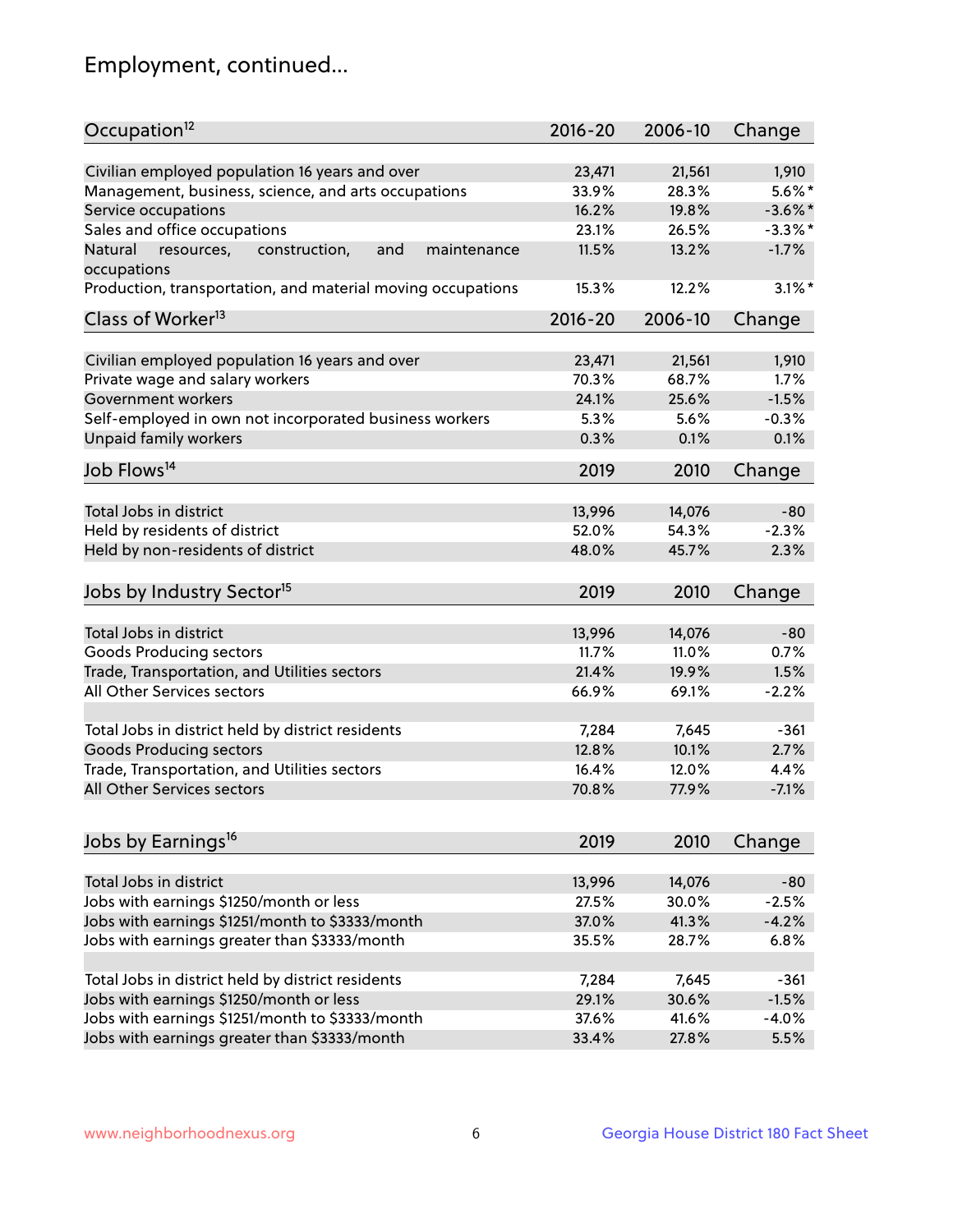## Employment, continued...

| Jobs by Age of Worker <sup>17</sup>               | 2019   | 2010   | Change  |
|---------------------------------------------------|--------|--------|---------|
|                                                   |        |        |         |
| Total Jobs in district                            | 13,996 | 14,076 | -80     |
| Jobs with workers age 29 or younger               | 23.9%  | 26.5%  | $-2.5%$ |
| Jobs with workers age 30 to 54                    | 51.7%  | 57.0%  | $-5.3%$ |
| Jobs with workers age 55 or older                 | 24.4%  | 16.5%  | 7.9%    |
|                                                   |        |        |         |
| Total Jobs in district held by district residents | 7.284  | 7.645  | $-361$  |
| Jobs with workers age 29 or younger               | 23.1%  | 25.1%  | $-2.0%$ |
| Jobs with workers age 30 to 54                    | 51.7%  | 58.9%  | $-7.2%$ |
| Jobs with workers age 55 or older                 | 25.2%  | 16.0%  | 9.3%    |

#### Education

| School Enrollment <sup>18</sup>                | $2016 - 20$ | 2006-10 | Change    |
|------------------------------------------------|-------------|---------|-----------|
|                                                |             |         |           |
| Population 3 years and over enrolled in school | 14,027      | 15,010  | $-984$    |
| Nursery school, preschool                      | $7.5\%$     | 7.2%    | 0.3%      |
| Kindergarten                                   | 3.8%        | 4.8%    | $-1.0\%$  |
| Elementary school (grades 1-8)                 | 45.0%       | 41.3%   | 3.8%      |
| High school (grades 9-12)                      | 22.9%       | 22.8%   | 0.1%      |
| College or graduate school                     | 20.8%       | 23.9%   | $-3.2%$   |
| Educational Attainment <sup>19</sup>           | $2016 - 20$ | 2006-10 | Change    |
|                                                |             |         |           |
| Population 25 years and over                   | 37,518      | 31,578  | 5,940*    |
| Less than 9th grade                            | 2.3%        | 2.3%    | $-0.1%$   |
| 9th to 12th grade, no diploma                  | 6.3%        | 8.8%    | $-2.5%$   |
| High school graduate (includes equivalency)    | 31.3%       | 33.1%   | $-1.8\%$  |
| Some college, no degree                        | 28.5%       | 26.6%   | 1.9%      |
| Associate's degree                             | $8.8\%$     | 8.3%    | 0.5%      |
| Bachelor's degree                              | 14.3%       | 12.4%   | $1.9\%$ * |
| Graduate or professional degree                | 8.5%        | 8.4%    | 0.1%      |
|                                                |             |         |           |
| Percent high school graduate or higher         | 91.4%       | 88.8%   | 2.6%      |
| Percent bachelor's degree or higher            | 22.7%       | 20.8%   | 2.0%      |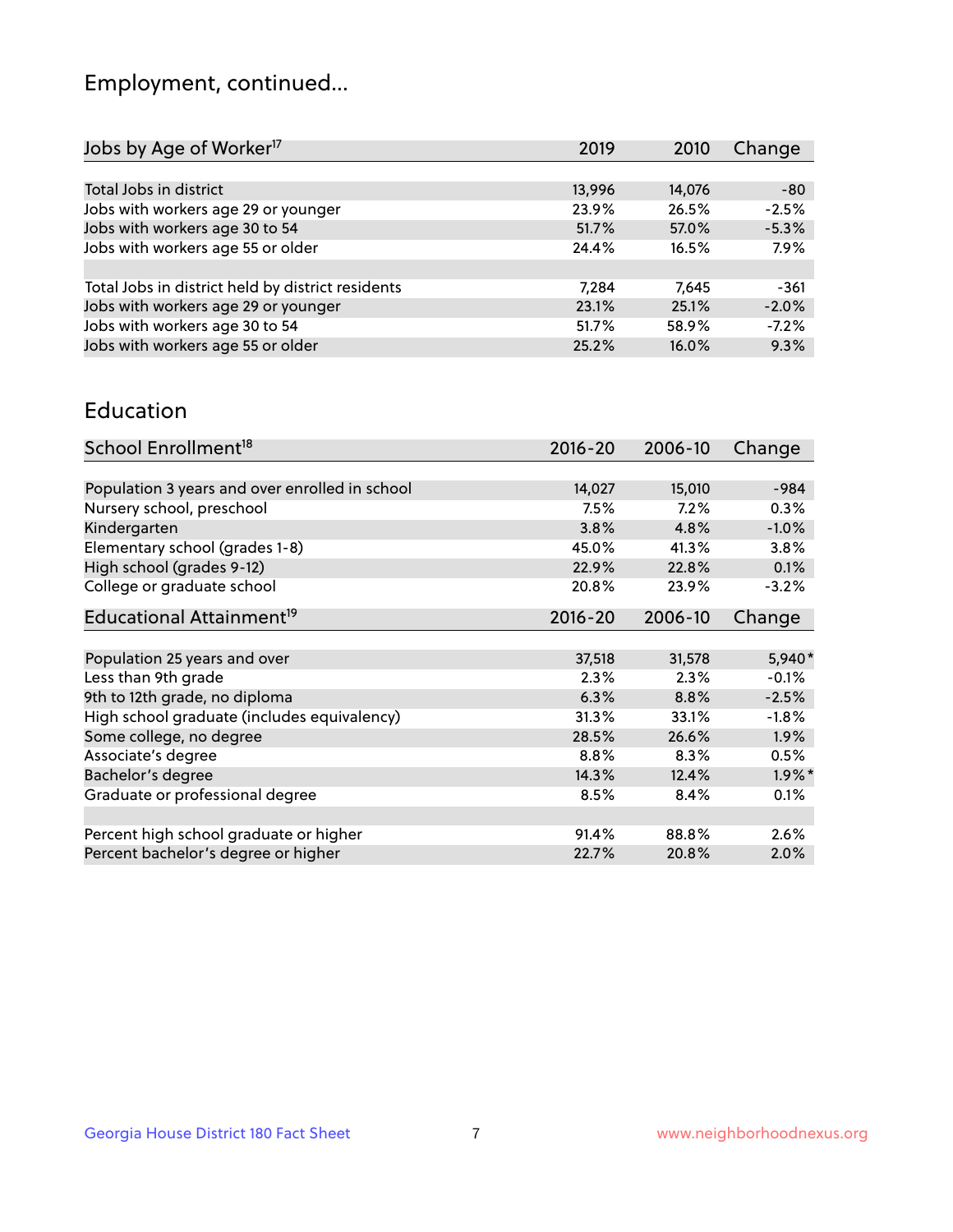## Housing

| Households by Type <sup>20</sup>                     | 2016-20 | 2006-10 | Change         |
|------------------------------------------------------|---------|---------|----------------|
|                                                      |         |         |                |
| <b>Total households</b>                              | 21,429  | 19,135  | $2,294*$       |
| Family households (families)                         | 72.0%   | 73.1%   | $-1.1%$        |
| With own children under 18 years                     | 32.7%   | 35.5%   | $-2.9%$        |
| Married-couple family                                | 52.6%   | 57.1%   | $-4.6%$ *      |
| With own children of the householder under 18 years  | 21.1%   | 25.4%   | $-4.2%$        |
| Male householder, no wife present, family            | 4.0%    | 3.3%    | 0.8%           |
| With own children of the householder under 18 years  | 1.8%    | 1.7%    | 0.2%           |
| Female householder, no husband present, family       | 15.5%   | 12.7%   | 2.7%           |
| With own children of the householder under 18 years  | 9.7%    | 8.5%    | 1.2%           |
| Nonfamily households                                 | 28.0%   | 26.9%   | 1.1%           |
| Householder living alone                             | 23.0%   | 21.1%   | 1.8%           |
| 65 years and over                                    | 7.5%    | 6.4%    | 1.1%           |
|                                                      |         |         |                |
| Households with one or more people under 18 years    | 36.0%   | 39.9%   | $-3.9\%$ *     |
| Households with one or more people 65 years and over | 26.0%   | 17.7%   | $8.3\%$ *      |
|                                                      |         |         |                |
| Average household size                               | 2.63    | 2.70    | $-0.07*$       |
| Average family size                                  | 3.09    | 3.16    | $-0.07$        |
|                                                      |         |         |                |
| Housing Occupancy <sup>21</sup>                      | 2016-20 | 2006-10 | Change         |
|                                                      |         |         |                |
| Total housing units                                  | 24,324  | 22,240  | 2,084*         |
| Occupied housing units                               | 88.1%   | 86.0%   | 2.1%           |
| Vacant housing units                                 | 11.9%   | 14.0%   | $-2.1%$        |
|                                                      |         |         |                |
| Homeowner vacancy rate                               | 2.2     | 1.6     | 0.7            |
| Rental vacancy rate                                  | 10.2    | 11.3    | $-1.1$         |
|                                                      |         |         |                |
|                                                      |         |         |                |
| Units in Structure <sup>22</sup>                     | 2016-20 | 2006-10 | Change         |
|                                                      |         |         |                |
| Total housing units                                  | 24,324  | 22,240  | 2,084*<br>2.6% |
| 1-unit, detached                                     | 65.9%   | 63.3%   |                |
| 1-unit, attached                                     | 5.4%    | 5.0%    | 0.3%           |
| 2 units                                              | 3.3%    | 3.3%    | $-0.0%$        |
| 3 or 4 units                                         | 6.4%    | 6.5%    | $-0.0%$        |
| 5 to 9 units                                         | 3.3%    | 2.7%    | 0.5%           |
| 10 to 19 units                                       | 1.7%    | 2.3%    | $-0.6%$        |
| 20 or more units                                     | 2.2%    | 0.8%    | 1.4%           |
| Mobile home                                          | 11.5%   | 16.1%   | $-4.6\%$ *     |
| Boat, RV, van, etc.                                  | 0.3%    | 0.0%    | 0.3%           |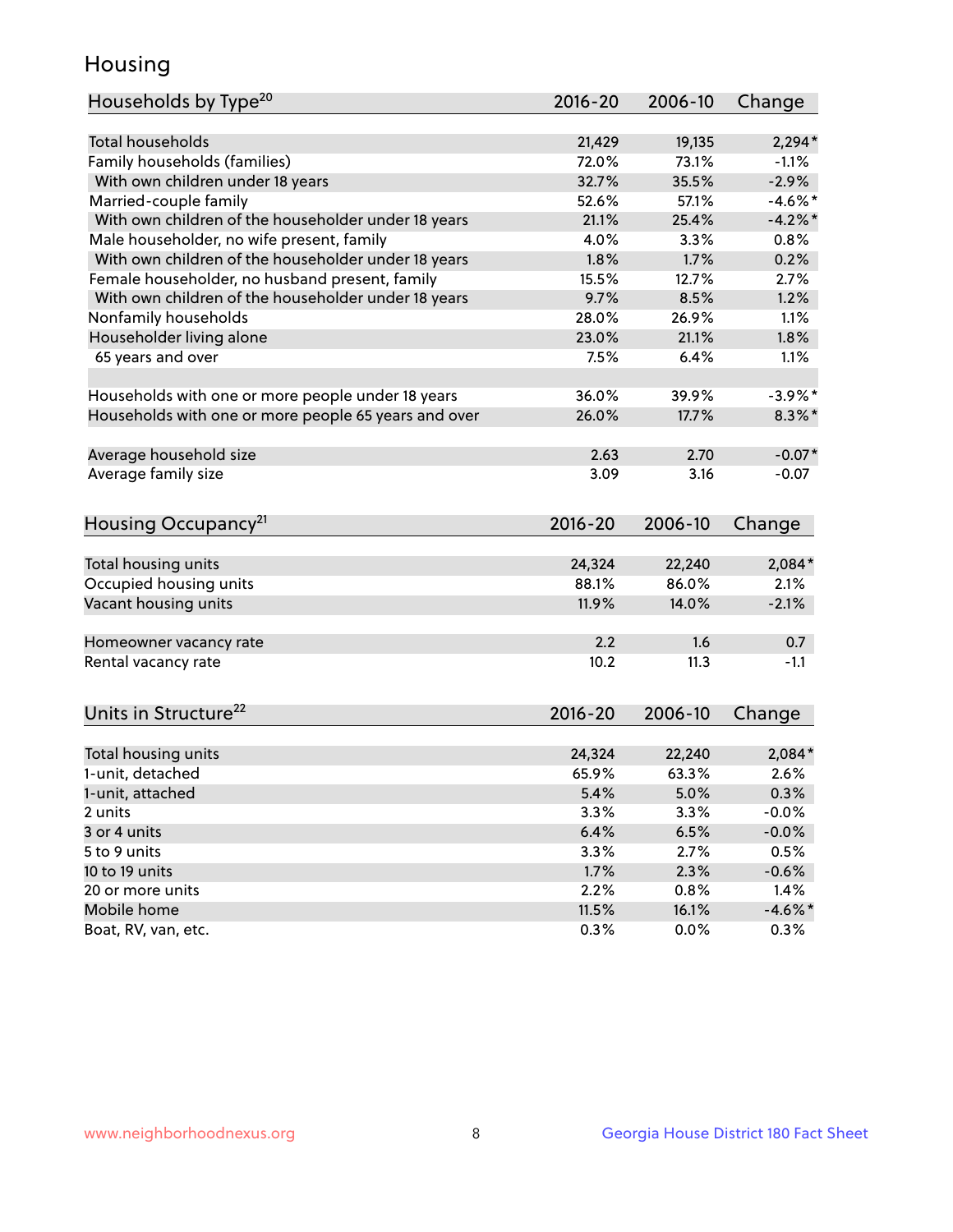## Housing, Continued...

| Year Structure Built <sup>23</sup>             | 2016-20     | 2006-10 | Change     |
|------------------------------------------------|-------------|---------|------------|
| Total housing units                            | 24,324      | 22,240  | 2,084*     |
| Built 2014 or later                            | 3.6%        | (X)     | (X)        |
| Built 2010 to 2013                             | 4.2%        | (X)     | (X)        |
| Built 2000 to 2009                             | 24.4%       | 24.8%   | $-0.4%$    |
| Built 1990 to 1999                             | 25.8%       | 32.8%   | $-6.9\%$ * |
| Built 1980 to 1989                             | 18.8%       | 20.4%   | $-1.6%$    |
| Built 1970 to 1979                             | 8.7%        | 10.4%   | $-1.7%$    |
| Built 1960 to 1969                             | 6.9%        | 4.9%    | $2.0\%$ *  |
| Built 1950 to 1959                             | 4.1%        | 3.3%    | 0.8%       |
| Built 1940 to 1949                             | 1.3%        | 0.9%    | 0.4%       |
| Built 1939 or earlier                          | 2.2%        | 2.4%    | $-0.2%$    |
|                                                |             |         |            |
| Housing Tenure <sup>24</sup>                   | $2016 - 20$ | 2006-10 | Change     |
| Occupied housing units                         | 21,429      | 19,135  | $2,294*$   |
| Owner-occupied                                 | 63.5%       | 67.8%   | $-4.3\%$ * |
| Renter-occupied                                | 36.5%       | 32.2%   | $4.3\%$ *  |
| Average household size of owner-occupied unit  | 2.56        | 2.79    | $-0.22*$   |
| Average household size of renter-occupied unit | 2.76        | 2.52    | $0.24*$    |
| Residence 1 Year Ago <sup>25</sup>             | $2016 - 20$ | 2006-10 | Change     |
| Population 1 year and over                     | 57,244      | 51,685  | $5,559*$   |
| Same house                                     | 83.4%       | 80.7%   | $2.7\%$ *  |
| Different house in the U.S.                    | 16.4%       | 18.5%   | $-2.2%$    |
| Same county                                    | 6.3%        | 9.6%    | $-3.4\%$ * |
| Different county                               | 10.1%       | 8.9%    | 1.2%       |
| Same state                                     | 3.1%        | 2.6%    | 0.5%       |
| Different state                                | 7.0%        | 6.4%    | 0.7%       |
|                                                |             | 0.7%    |            |
| Abroad                                         | 0.2%        |         | $-0.5%$    |
| Value of Housing Unit <sup>26</sup>            | $2016 - 20$ | 2006-10 | Change     |
| Owner-occupied units                           | 13,603      | 12,979  | 624        |
| Less than \$50,000                             | 8.2%        | 9.2%    | $-1.0%$    |
| \$50,000 to \$99,999                           | 9.8%        | 10.2%   | $-0.3%$    |
| \$100,000 to \$149,999                         | 19.4%       | 22.8%   | $-3.4%$    |
| \$150,000 to \$199,999                         | 22.8%       | 23.2%   | $-0.4%$    |
| \$200,000 to \$299,999                         | 21.2%       | 17.8%   | 3.4%       |
| \$300,000 to \$499,999                         | 15.1%       | 11.1%   | 4.0%*      |
| \$500,000 to \$999,999                         | 3.0%        | 4.2%    | $-1.2%$    |
| \$1,000,000 or more                            | 0.3%        | 1.4%    | $-1.0%$    |
| Median (dollars)                               | 173,060     | 163,668 | 9,392*     |
| Mortgage Status <sup>27</sup>                  | $2016 - 20$ | 2006-10 | Change     |
| Owner-occupied units                           | 13,603      | 12,979  | 624        |
| Housing units with a mortgage                  | 64.3%       | 74.8%   | $-10.5%$ * |
| Housing units without a mortgage               | 35.7%       | 25.2%   | 10.5%*     |
|                                                |             |         |            |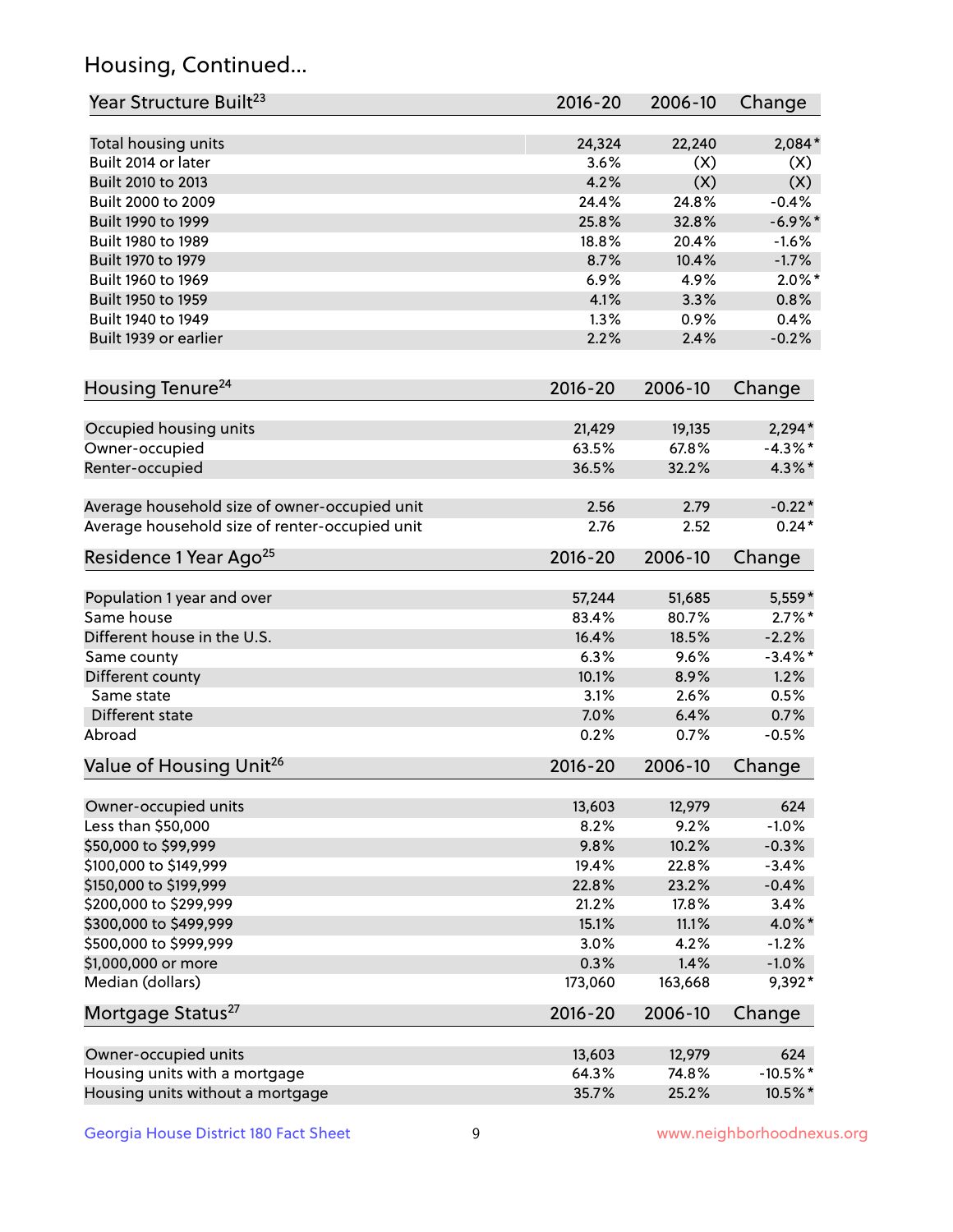## Housing, Continued...

| Selected Monthly Owner Costs <sup>28</sup>                                            | 2016-20 | 2006-10 | Change         |
|---------------------------------------------------------------------------------------|---------|---------|----------------|
| Housing units with a mortgage                                                         | 8,747   | 9,711   | $-964*$        |
| Less than \$300                                                                       | 0.1%    | 0.1%    | $-0.0%$        |
| \$300 to \$499                                                                        | 0.7%    | 2.3%    | $-1.6%$        |
| \$500 to \$999                                                                        | 22.6%   | 29.2%   | $-6.6%$        |
| \$1,000 to \$1,499                                                                    | 40.8%   | 31.8%   | $9.0\%$ *      |
| \$1,500 to \$1,999                                                                    | 21.3%   | 20.0%   | 1.3%           |
| \$2,000 to \$2,999                                                                    | 11.5%   | 13.5%   | $-2.0%$        |
| \$3,000 or more                                                                       | 3.0%    | 3.1%    | $-0.1%$        |
| Median (dollars)                                                                      | 1,276   | 1,269   | $\overline{7}$ |
| Housing units without a mortgage                                                      | 4,856   | 3,268   | $1,588*$       |
| Less than \$150                                                                       | 3.3%    | 8.1%    | $-4.8%$        |
| \$150 to \$249                                                                        | 15.5%   | 24.0%   | $-8.5%$        |
| \$250 to \$349                                                                        | 20.9%   | 26.6%   | $-5.7%$        |
| \$350 to \$499                                                                        | 25.5%   | 22.9%   | 2.6%           |
| \$500 to \$699                                                                        | 23.1%   | 12.2%   | 10.8%          |
| \$700 or more                                                                         | 11.7%   | 6.2%    | 5.5%           |
| Median (dollars)                                                                      | 392     | 307     | $85*$          |
| Selected Monthly Owner Costs as a Percentage of<br>Household Income <sup>29</sup>     |         |         | Change         |
| Housing units with a mortgage (excluding units where<br>SMOCAPI cannot be computed)   | 8,617   | 9,690   | $-1,073$       |
| Less than 20.0 percent                                                                | 51.1%   | 39.0%   | 12.1%*         |
| 20.0 to 24.9 percent                                                                  | 15.5%   | 13.9%   | 1.6%           |
| 25.0 to 29.9 percent                                                                  | 8.8%    | 14.2%   | $-5.4\%$ *     |
| 30.0 to 34.9 percent                                                                  | 6.8%    | 9.2%    | $-2.4%$        |
| 35.0 percent or more                                                                  | 17.8%   | 23.8%   | $-6.0\%$ *     |
| Not computed                                                                          | 130     | 21      | 110            |
| Housing unit without a mortgage (excluding units where<br>SMOCAPI cannot be computed) | 4,848   | 3,234   | $1,614*$       |
| Less than 10.0 percent                                                                | 59.2%   | 47.0%   | 12.2%          |
| 10.0 to 14.9 percent                                                                  | 20.9%   | 18.9%   | 2.0%           |
| 15.0 to 19.9 percent                                                                  | 6.8%    | 8.3%    | $-1.5%$        |
| 20.0 to 24.9 percent                                                                  | 2.6%    | 3.6%    | $-1.0%$        |
| 25.0 to 29.9 percent                                                                  | 4.1%    | 5.1%    | $-0.9%$        |
| 30.0 to 34.9 percent                                                                  | 2.6%    | 4.3%    | $-1.7%$        |
| 35.0 percent or more                                                                  | 3.8%    | 12.8%   | $-9.0%$        |
| Not computed                                                                          | 8       | 34      | $-26$          |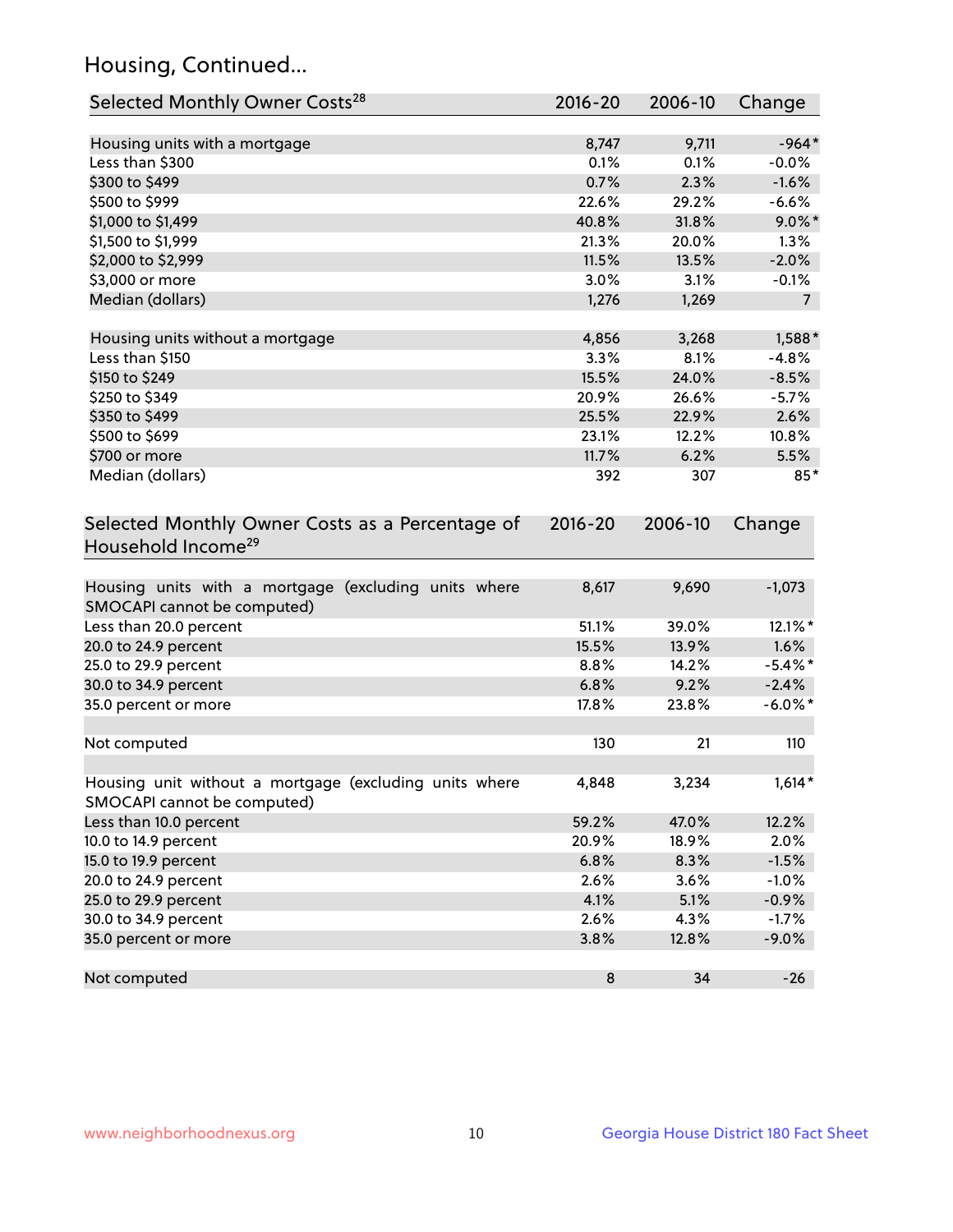### Housing, Continued...

| Gross Rent <sup>30</sup>                                     | 2016-20     | 2006-10 | Change     |
|--------------------------------------------------------------|-------------|---------|------------|
|                                                              |             |         |            |
| Occupied units paying rent                                   | 7,482       | 5,487   | 1,995*     |
| Less than \$200                                              | 1.5%        | 0.5%    | $1.0\%$    |
| \$200 to \$499                                               | 7.4%        | 11.8%   | $-4.5%$    |
| \$500 to \$749                                               | 20.2%       | 32.2%   | $-12.0%$   |
| \$750 to \$999                                               | 23.4%       | 35.0%   | $-11.5%$   |
| \$1,000 to \$1,499                                           | 34.3%       | 18.0%   | $16.3\%$ * |
| \$1,500 to \$1,999                                           | 10.6%       | 2.2%    | $8.4\%$ *  |
| \$2,000 or more                                              | 2.7%        | 0.3%    | 2.4%       |
| Median (dollars)                                             | 976         | 877     | $99*$      |
|                                                              |             |         |            |
| No rent paid                                                 | 344         | 669     | $-325$     |
|                                                              |             |         |            |
| Gross Rent as a Percentage of Household Income <sup>31</sup> | $2016 - 20$ | 2006-10 | Change     |

| 7,434 | 5,395 | $2,039*$ |
|-------|-------|----------|
|       |       |          |
| 13.2% | 11.1% | 2.1%     |
| 15.2% | 18.8% | $-3.6%$  |
| 15.2% | 11.1% | 4.2%     |
| 12.1% | 14.7% | $-2.5%$  |
| 6.6%  | 5.9%  | 0.7%     |
| 37.5% | 38.3% | $-0.8%$  |
|       |       |          |
| 392   | 761   | $-369$   |
|       |       |          |

#### Transportation

| Commuting to Work <sup>32</sup>           | 2016-20 | 2006-10 | Change     |
|-------------------------------------------|---------|---------|------------|
|                                           |         |         |            |
| Workers 16 years and over                 | 27,120  | 24,323  | $2,797*$   |
| Car, truck, or van - drove alone          | 81.0%   | 84.4%   | $-3.3%$ *  |
| Car, truck, or van - carpooled            | 7.5%    | 9.9%    | $-2.4\%$ * |
| Public transportation (excluding taxicab) | 0.2%    | 0.2%    | $-0.1%$    |
| Walked                                    | 5.0%    | 2.3%    | $2.7\%$ *  |
| Other means                               | $1.2\%$ | $1.3\%$ | $-0.1%$    |
| Worked at home                            | 5.1%    | 1.9%    | $3.1\%$ *  |
|                                           |         |         |            |
| Mean travel time to work (minutes)        | 23.1    | 21.6    | $1.5*$     |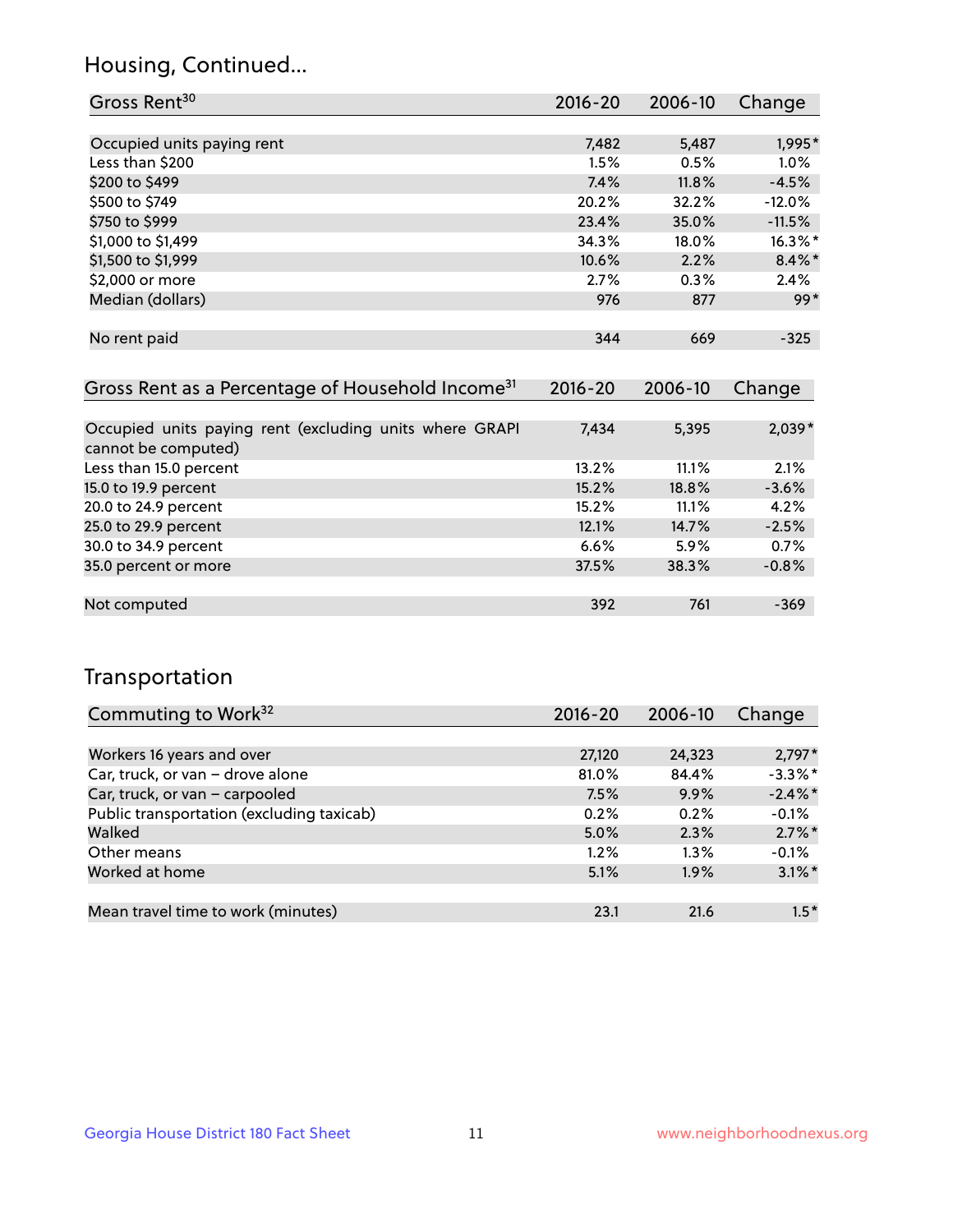## Transportation, Continued...

| Vehicles Available <sup>33</sup> | $2016 - 20$ | 2006-10 | Change     |
|----------------------------------|-------------|---------|------------|
|                                  |             |         |            |
| Occupied housing units           | 21,429      | 19,135  | $2,294*$   |
| No vehicles available            | 5.5%        | 4.3%    | 1.1%       |
| 1 vehicle available              | 31.1%       | 26.8%   | $4.2\%$ *  |
| 2 vehicles available             | 39.4%       | 44.5%   | $-5.1\%$ * |
| 3 or more vehicles available     | 24.1%       | 24.3%   | $-0.2%$    |

#### Health

| Health Insurance coverage <sup>34</sup>                 | 2016-20 |
|---------------------------------------------------------|---------|
|                                                         |         |
| Civilian Noninstitutionalized Population                | 54,024  |
| With health insurance coverage                          | 89.1%   |
| With private health insurance coverage                  | 69.2%   |
| With public health coverage                             | 33.0%   |
| No health insurance coverage                            | 10.9%   |
| Civilian Noninstitutionalized Population Under 19 years | 14,729  |
| No health insurance coverage                            | 4.1%    |
| Civilian Noninstitutionalized Population 19 to 64 years | 31,616  |
| In labor force:                                         | 23,254  |
| Employed:                                               | 21,790  |
| With health insurance coverage                          | 84.2%   |
| With private health insurance coverage                  | 81.1%   |
| With public coverage                                    | 7.6%    |
| No health insurance coverage                            | 15.8%   |
| Unemployed:                                             | 1,465   |
| With health insurance coverage                          | 59.9%   |
| With private health insurance coverage                  | 45.3%   |
| With public coverage                                    | 18.4%   |
| No health insurance coverage                            | 40.1%   |
| Not in labor force:                                     | 8,361   |
| With health insurance coverage                          | 84.8%   |
| With private health insurance coverage                  | 62.6%   |
| With public coverage                                    | 31.8%   |
| No health insurance coverage                            | 15.2%   |